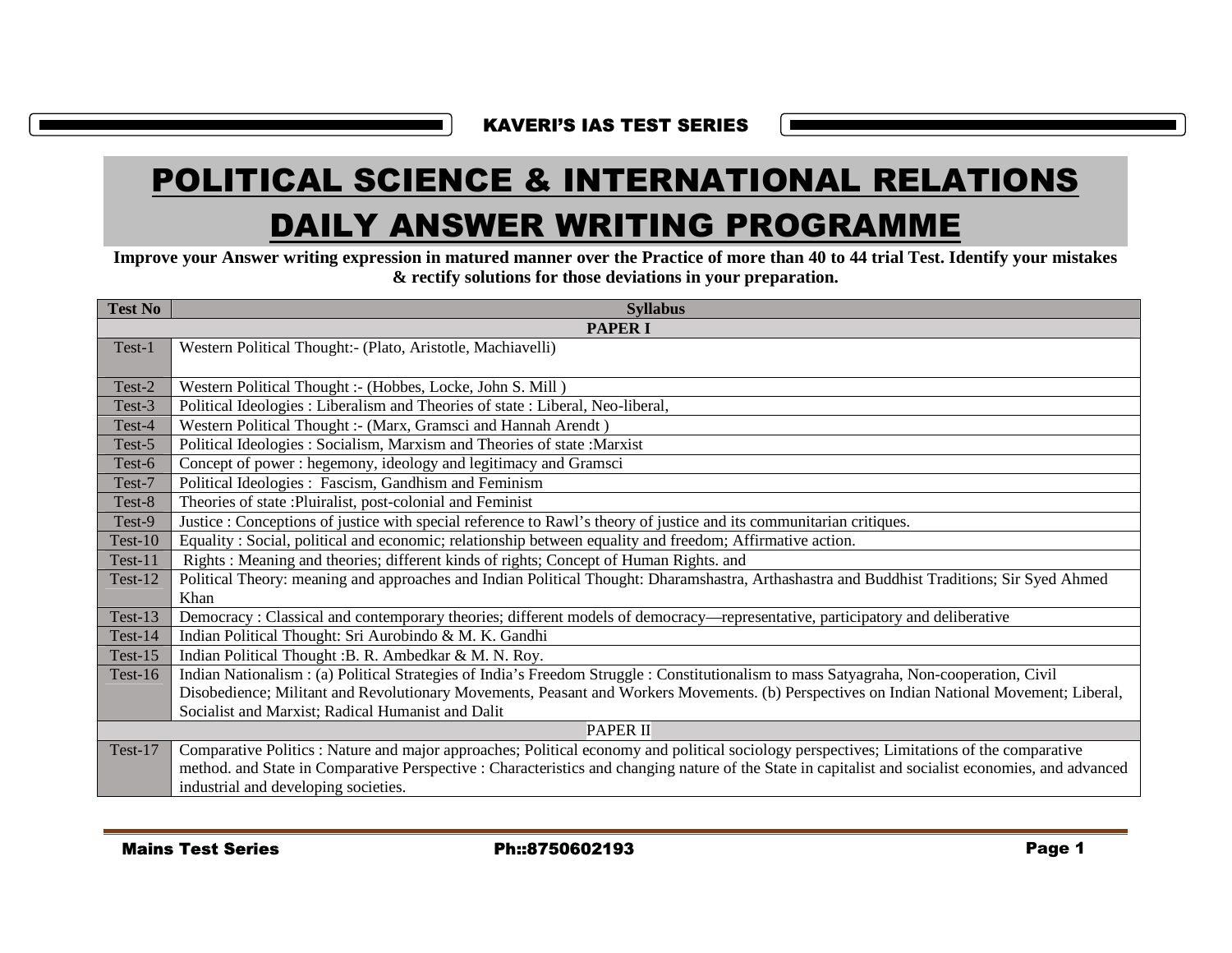# KAVERI'S IAS TEST SERIES

 $\mathcal{L}_{\mathcal{A}}$ 

 $\blacksquare$ 

| Test-18           | Politics of Representation and Participation : Political parties, pressure groups and social movements in advanced industrial and developing       |  |
|-------------------|----------------------------------------------------------------------------------------------------------------------------------------------------|--|
|                   | societies and Social Movement : Civil liberties and human rights movements; women's movements; environmentalist movements.                         |  |
| Test-19           | Contemporary Global Concerns : Democracy, human rights, environment, gender justice terrorism, nuclear proliferation.                              |  |
| Test-20           | Globalisation: Responses from developed and developing societies , World capitalist economy and globalisation and Globalisation of the world       |  |
|                   | economy                                                                                                                                            |  |
| Test-21           | Approaches to the Study of International Relations : idealists, Realist, Marxist, Functionalist and Systems theory                                 |  |
| Test-22           | Key Concepts in International Relations : National interest, security and power; Balance of power and deterrence; Transnational actors and         |  |
|                   | collective security                                                                                                                                |  |
| Test-23           | Changing International Political Order: (a) Rise of superpowers; Strategic and ideological Bipolarity, arms race and the cold war; Nuclear threat; |  |
|                   | (b) Non-aligned Movement : Aims and achievements and India's Contribution to the Non-Alignment Movement Different phases; Current role (c)         |  |
|                   | Collapse of the Soviet Union; Unipolarity and American hegemony; Relevance of non-alignment in the contemporary world                              |  |
| Test-24           | Evolution of the International Economic System : From Bretton Woods to WTO; Socialist economies and the CMEA (Council for Mutual                   |  |
|                   | Economic Assistance); Third World demand for new international economic order                                                                      |  |
| Test-25           | United Nations : Envisaged role and actual record; Specialized UN agencies—aims and functioning; need for UN reforms.                              |  |
| Test-26           | Regionalisation of World Politics : EU, ASEAN, APEC, SAARC, NAFTA                                                                                  |  |
|                   |                                                                                                                                                    |  |
| PAPER -II - SEC-B |                                                                                                                                                    |  |
| Test-27           | India and South Asia: (a) Regional Co-operation: SAARC-past performance and future prospects. (b) South Asia as a Free Trade Area. (c) India's     |  |
|                   | "Look East" policy. (d) Impediments to regional co-operation : River water disputes; illegal cross border migration; Ethnic conflicts and          |  |
|                   | insurgencies; Border disputes                                                                                                                      |  |
| Test-28           | India and the Global Centres of Power : USA, EU, Japan, China and Russia.                                                                          |  |
| Test-29           | India and the Global South : Relations with Africa and Latin America; Leadership role in the Government strives to have a workforce which          |  |
|                   | reflects gender balance and women candidates are encouraged to apply. demand for NIEO and WTO negotiations.                                        |  |
| Test-30           | India and the UN System: Role in UN Peace-keeping; Demand for Permanent Seat in the Security Council. & India and the Nuclear Question:            |  |
|                   | Changing perceptions and policy                                                                                                                    |  |
| Test 31           | Recent developments in Indian Foreign Policy : India's position on the recent crises in Afghanistan, Iraq and West Asia, growing relations with US |  |
|                   | and Isreal; Vision of a new world order.                                                                                                           |  |
| -Test 32          | Indian Foreign Policy : Determinants of foreign policy; the institutions of policy-making; Continuity and                                          |  |
|                   | change.                                                                                                                                            |  |
|                   | PAPER-I-SEC-B                                                                                                                                      |  |
| Test-33           | Statutory Institutions/Commissions: Election Commission, Comptroller and Auditor General, Finance Commission, Union Public Service                 |  |
|                   | Commission, National Commission for Scheduled Castes, National Commission for Scheduled Tribes, National Commission for Women; National            |  |
|                   | Human Rights Commission, National Commission for Minorities, National Backward Classes Commission.                                                 |  |
|                   |                                                                                                                                                    |  |
|                   |                                                                                                                                                    |  |
|                   | Ph::8750602193<br>Page 2<br><b>Mains Test Series</b>                                                                                               |  |
|                   |                                                                                                                                                    |  |